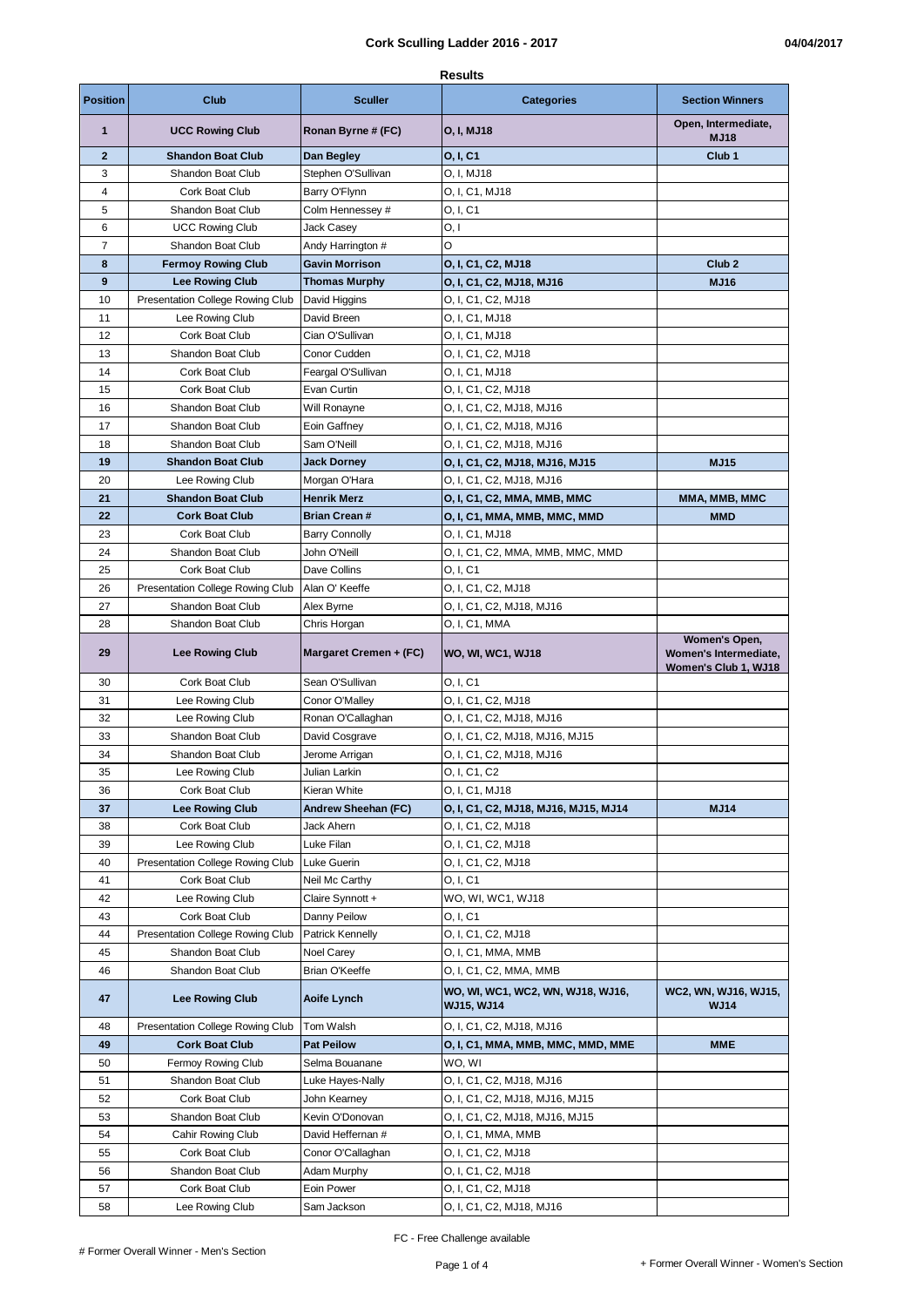|     |                                         |                       | <b>Results</b>                                    |               |
|-----|-----------------------------------------|-----------------------|---------------------------------------------------|---------------|
| 59  | Fermoy Rowing Club                      | Dara O'Mhurchu (FC)   | O, I, C1, C2, MJ18, MJ16, MJ15, MJ14              |               |
| 60  | <b>Lee Rowing Club</b>                  | Alex O'Mahony         | O, I, C1, C2, N, MJ18, MJ16, MJ15, MJ14           | N             |
| 61  | Cork Boat Club                          | Ryan Povey            | O, I, C1, C2                                      |               |
| 62  | <b>Presentation College Rowing Club</b> | Tom Murphy            | O, I, C1, C2, MJ18, MJ16                          |               |
| 63  | Cork Boat Club                          | Aoife Higgins         | WO, WI, WC1, WC2, WJ18, WJ16                      |               |
| 64  | Cork Boat Club                          | Claragh O'Sullivan    | WO, WI, WC1, WC2, WJ18, WJ16, WJ15                |               |
| 65  | Cork Boat Club                          | Aine Rice             | WO, WI, WC1, WC2, WJ18                            |               |
| 66  | <b>Shandon Boat Club</b>                | Alan O'Sullivan       | O, I, C1, C2, MJ18                                |               |
| 67  | Lee Rowing Club                         | Sophie Gray           | WO, WI, WC1, WC2, WJ18, WJ16, WJ15                |               |
| 68  | Lee Rowing Club                         | Maria Kidney          | WO, WI, WC1, WC2, WJ18, WJ16, WJ15                |               |
| 69  | Lee Rowing Club                         | Aoife Cummins         | WO, WI, WC1, WC2, WJ18, WJ16                      |               |
| 70  | Lee Rowing Club                         | Jack Legget           | O, I, C1, C2, MJ18, MJ16, MJ15                    |               |
| 71  | Lee Rowing Club                         | Jani Vermaak          | WO, WI, WC1, WC2, WJ18, WJ16                      |               |
| 72  | Shandon Boat Club                       | Chelsea Minihane      | WO, WI, WC1, WC2, WJ18                            |               |
| 73  | Cork Boat Club                          | Joe Kearney           | O, I, C1, C2, N                                   |               |
| 74  | Lee Rowing Club                         | Jennifer Crowley      | WO, WI, WC1, WC2, WJ18, WJ16                      |               |
| 75  | Lee Rowing Club                         | Muireann Heaney       | WO, WI, WC1, WC2, WJ18, WJ16                      |               |
| 76  | Shandon Boat Club                       | John Sheehan          | O, I, C1, MMA, MMB                                |               |
| 77  | <b>Fermoy Rowing Club</b>               | Ben Freeman (FC)      | O, I, C1, C2, MJ18, MJ16, MJ15, MJ14              |               |
| 78  | Fermoy Rowing Club                      | Padraig Dolan (FC)    | O, I, C1, C2, MJ18, MJ16, MJ15, MJ14              |               |
| 79  | Lee Rowing Club                         | Sean McColgan         | O, I, C1, C2, MJ18, MJ16, MJ15, MJ14              |               |
| 80  | Cork Boat Club                          | Jane Duggan           | WO, WI, WC1, WC2, WJ18, WJ16, WJ15                |               |
| 81  | Cork Boat Club                          | Chloe Mehigan         | WO, WI, WC1, WC2, WJ18                            |               |
| 82  | Shandon Boat Club                       | Conor Butler          | O, I, C1, C2, MJ18, MJ16, MJ15                    |               |
| 83  | Presentation College Rowing Club        | Jack Murphy           | O, I, C1, C2, MJ18, MJ16, MJ15                    |               |
|     |                                         |                       | O, I, MMA, MMB, MMC, MMD, MME, MMF,               |               |
| 84  | <b>Lee Valley Rowing Club</b>           | Tony Corcoran #       | MMG, MMH                                          | MMF, MMG, MMH |
| 85  | Shandon Boat Club                       | Darragh McCarthy      | O, I, C1, C2, MJ18, MJ16, MJ15                    |               |
| 86  | Lee Rowing Club                         | Cormac Hallahan       | O, I, C1, C2, MJ18, MJ16                          |               |
| 87  | Shandon Boat Club                       | Mia Kovacs            | WO, WI, WC1, WC2, WJ18                            |               |
| 88  | Cork Boat Club                          | Michael Cronin        | O, I, C1, C2, MJ18, MJ16, MJ15, MJ14              |               |
| 89  | Shandon Boat Club                       | Julie Harrington (FC) | WO, WI, WC1, WC2, WJ18, WJ16, WJ15                |               |
| 90  | Lee Rowing Club                         |                       | WO, WI, WC1, WC2, WJ18, WJ16, WJ15                |               |
|     |                                         | Hannah Cummins        |                                                   |               |
| 91  | Shandon Boat Club                       | Kenneth Lynch         | O, I, C1, MMA, MMB                                |               |
| 92  | Presentation College Rowing Club        | Sam Crean             | O, I, C1, C2, MJ18, MJ16, MJ15                    |               |
| 93  | Shandon Boat Club                       | Harry Moran           | O, I, C1, C2, MJ18                                |               |
| 94  | Cork Boat Club                          | Ciara McCarthy        | WO, WI, WC1, WC2, WJ18                            |               |
| 95  | Shandon Boat Club                       | Caelan Buckley        | O, I, C1, C2, MJ18                                |               |
| 96  | Fermoy Rowing Club                      | Declan Geary (FC)     | O, I, C1, C2, N, MJ18, MJ16, MJ15, MJ14           |               |
| 97  | Lee Rowing Club                         | Bevan Forde           | O, I, C1, C2, N, MJ18, MJ16, MJ15, MJ14           |               |
| 98  | Cork Boat Club                          | Sorchadh Higgins      | WO, WI, WC1, WC2, WJ18, WJ16                      |               |
|     |                                         |                       | O, I, C1, C2, MJ18, MJ16, MJ15, MJ14,             |               |
| 99  | <b>Cork Boat Club</b>                   | Peter Leonard         | <b>MJ13</b>                                       | <b>MJ13</b>   |
| 100 | Lee Rowing Club                         | Hugh O'Hara           | O, I, C1, C2, MJ18, MJ16, MJ15, MJ14,<br>MJ13     |               |
| 101 | Cork Boat Club                          | Barry Marshall        | 0, I, C1, C2, N                                   |               |
| 102 | Cork Boat Club                          | Ross Madden           | O, I, C1, C2, MJ18, MJ16, MJ15                    |               |
| 103 | Shandon Boat Club                       | Mide Dinneen          | WO, WI, WC1, WC2, WJ18, WJ16                      |               |
| 104 | Lee Rowing Club                         | <b>Andrew Cotter</b>  | O, I, C1, C2, N, MJ18, MJ16, MJ15, MJ14,<br>MJ13  |               |
| 105 | Lee Rowing Club                         | Nicole Nagle          | WO, WI, WC1, WC2, WJ18, WJ16                      |               |
| 106 | Cork Boat Club                          | Julie Mackey          | WO, WI, WC1, WC2, WJ18                            |               |
| 107 | Lee Rowing Club                         | Eabha Keely           | WO, WI, WC1, WC2, WJ18, WJ16, WJ15                |               |
| 108 | Cork Boat Club                          | Thomas Power          | O, I, C1, MMA                                     |               |
| 109 | Cork Boat Club                          | Cathal O'Sullivan     | O, I, C1, C2, MJ18                                |               |
| 110 | <b>Shandon Boat Club</b>                | Jennifer Forde        | WO, WI, WC1, WC2, WJ18, WJ16, WJ15,<br>WJ14, WJ13 | <b>WJ13</b>   |
| 111 | Shandon Boat Club                       | Orla Gaffney          | WO, WI, WC1, WC2, WJ18, WJ16, WJ15,<br>WJ14       |               |
| 112 | Shandon Boat Club                       | Estelle Neenan        | WO, WI, WC1, WC2, WJ18, WJ16, WJ15                |               |
| 113 | Cork Boat Club                          | Matt Mallen           | O, I, C1, C2, MJ18, MJ16, MJ15                    |               |
| 114 | Lee Rowing Club                         | Aoife Coleman         | WO, WI, WC1, WC2, WJ18, WJ16, WJ15                |               |
| 115 | Shandon Boat Club                       | Donnchadh Barrett     | O, I, C1, C2, MJ18, MJ16, MJ15                    |               |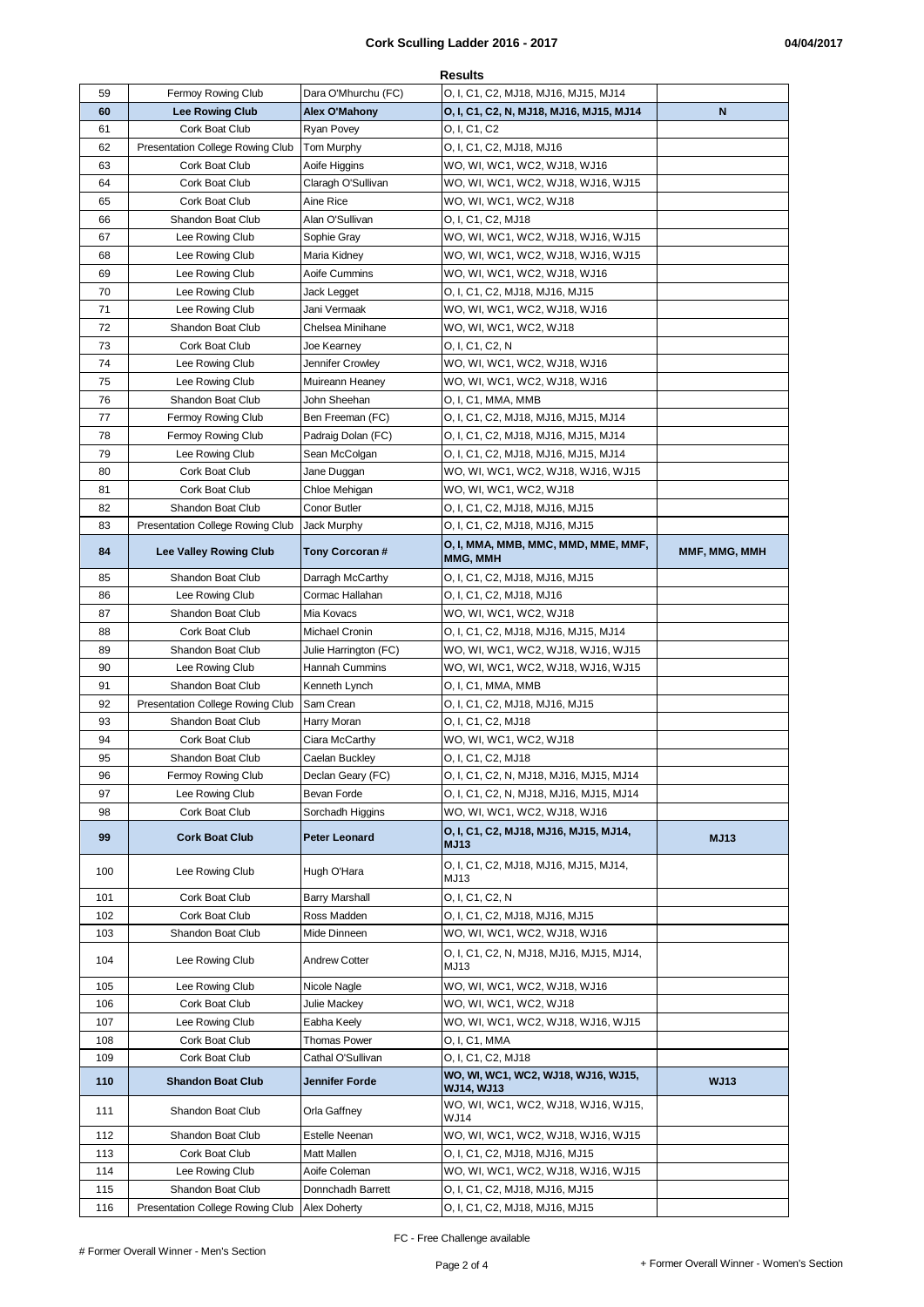| <b>Results</b> |                                  |                         |                                                             |             |  |
|----------------|----------------------------------|-------------------------|-------------------------------------------------------------|-------------|--|
| 117            | Cork Boat Club                   | Paul Beechinor          | O, I, C1, C2, N, MJ18, MJ16, MJ15, MJ14                     |             |  |
| 118            | Cork Boat Club                   | David Cronin            | O, I, C1, C2, MJ18, MJ16, MJ15                              |             |  |
| 119            | Shandon Boat Club                | Aoife Brooks            | WO, WI, WC1, WC2, WN, WJ18                                  |             |  |
| 120            | Cahir Rowing Club                | Aidan O'Looney          | O, I, C1, C2, N, MJ18, MJ16, MJ15, MJ14                     |             |  |
| 121            | Cork Boat Club                   | Hannah Gahan            | WO, WI, WC1, WC2, WJ18, WJ16, WJ15,<br>WJ14                 |             |  |
| 122            | Shandon Boat Club                | Adam murphy             | O, I, C1, C2, N, MJ18, MJ16, MJ15, MJ14                     |             |  |
| 123            | Lee Rowing Club                  | Abbie Cummins           | WO, WI, WC1, WC2, WJ18, WJ16, WJ15                          |             |  |
| 124            | Cork Boat Club                   | Katie McCarthy          | WO, WI, WC1, WJ18, WJ16                                     |             |  |
| 125            | Presentation College Rowing Club | <b>Harry Scannell</b>   | O, I, C1, C2, MJ18                                          |             |  |
| 126            | Lee Rowing Club                  | Holly Lee               | WO, WI, WC1, WC2, WN, WJ18, WJ16,<br>WJ15, WJ14, WJ13       |             |  |
| 127            | <b>Lee Rowing Club</b>           | <b>Isobel McElwain</b>  | WO, WI, WC1, WC2, WN, WJ18, WJ16,<br>WJ15, WJ14, WJ13, WJ12 | <b>WJ12</b> |  |
| 128            | <b>Cork Boat Club</b>            | <b>Fran Judge</b>       | WO. WI, WMA                                                 | <b>WMA</b>  |  |
| 129            | Shandon Boat Club                | Jessica Legresley (FC)  | WO, WI, WC1, WC2, WMA                                       |             |  |
| 130            | Lee Rowing Club                  | Emma Breen              | WO, WI, WC1, WC2, WJ18, WJ16, WJ15                          |             |  |
| 131            | Shandon Boat Club                | Con O'Driscoll          | O, I, C1, C2, N, MJ18, MJ16, MJ15                           |             |  |
| 132            | Cork Boat Club                   | James Kelly             | O, I, C1, C2, MJ18, MJ16, MJ15                              |             |  |
| 133            | Presentation College Rowing Club | Peter Higgins           | O, I, C1, C2, N, MJ18, MJ16, MJ15                           |             |  |
| 134            | Presentation College Rowing Club | Alex Guerin             | O, I, C1, C2, N, MJ18, MJ16                                 |             |  |
| 135            | Lee Rowing Club                  | Robyn Smith             | WO, WI, WC1, WC2, WJ18, WJ16, WJ15,<br><b>WJ14</b>          |             |  |
| 136            | Lee Rowing Club                  | Alex Toderica           | WO, WI, WC1, WC2, WJ18, WJ16, WJ15,<br>WJ15, WJ14, WJ13     |             |  |
| 137            | Presentation College Rowing Club | Darragh Murphy          | O. I. C1                                                    |             |  |
| 138            | <b>Fermoy Rowing Club</b>        | Stephanie O'Donohoe     | WO, WI, WC1, WC2, WJ18, WJ16, WJ15                          |             |  |
| 139            | Cork Boat Club                   | Daniel McCarthy (FC)    | O, I, C1, C2, N, MJ18, MJ16, MJ15, MJ14,                    |             |  |
| 140            | Fermoy Rowing Club               | Eoin Condon             | MJ13<br>O, I, C1, C2, N, MJ18, MJ16, MJ15, MJ14,            |             |  |
|                |                                  |                         | MJ13                                                        |             |  |
| 141            | <b>Lee Valley Rowing Club</b>    | Karen Corcoran O'Hare + | WO, WI, WC1, WMA, WMB                                       | <b>WMB</b>  |  |
| 142            | Cork Boat Club                   | Siofra O'Flynn          | WO, WI, WC1, WC2, WJ18, WJ16, WJ15                          |             |  |
| 143            | Shandon Boat Club                | Hannah Kelleher         | WO, WI, WC1, WC2, WJ18                                      |             |  |
| 144            | Presentation College Rowing Club | Omar Elbastawaisi       | O, I, C1, C2, N, MJ18, MJ16, MJ15                           |             |  |
| 145            | Lee Rowing Club                  | Darragh Kelly           | O, I, C1, C2, N, MJ18, MJ16, MJ15                           |             |  |
| 146            | Cork Boat Club                   | <b>Matthew McCarthy</b> | O, I, C1, C2, N, MJ18, MJ16, MJ15                           |             |  |
| 147            |                                  |                         |                                                             |             |  |
|                | Presentation College Rowing Club | Liam Rooke              | O, I, C1, C2, N, MJ18, MJ16, MJ15                           |             |  |
| 148            | Shandon Boat Club                | Dylan O'Toole           | O, I, C1, C2, N, MJ18, MJ16, MJ15, MJ14                     |             |  |
| 149            | Lee Rowing Club                  | Simone Beardsworth      | WO, WI, WC1, WC2, WJ18, WJ16, WJ15                          |             |  |
| 150            | Shandon Boat Club                | Anna Hernan             | WO, WI, WC1, WC2, WJ18, WJ16, WJ15                          |             |  |
| 151            | Lee Rowing Club                  | Adam Forde              | O, I, C1, C2, N, MJ18                                       |             |  |
| 152            | Lee Rowing Club                  | Neil Creedon            | O, I, C1, C2, N, MMA, MMB, MMC, MMD,<br>MME                 |             |  |
| 153            | Old Collegians Boat Club         | Albert Maher #          | O, MMA, MMB, MMC                                            |             |  |
| 154            | Presentation College Rowing Club | Jacques Mattieu         | O, I, C1, C2, MJ18, MJ16, MJ15                              |             |  |
| 155            | Cork Boat Club                   | Rory Driscoll           | O, I, C1, C2, N, MJ18, MJ16, MJ15, MJ14                     |             |  |
| 156            | Cork Boat Club                   | Eve Kelly               | WO, WI, WC1, WC2, WJ18, WJ16                                |             |  |
| 157            | Cork Boat Club                   | Vicki Hanlon            | WO, WI, WC1, WC2, WJ18, WJ16, WJ15                          |             |  |
| 158            | Cork Boat Club                   | Andrew Saurin           | O, I, C1, C2, N, MJ18, MJ16, MJ15, MJ14                     |             |  |
| 159            | Lee Rowing Club                  | Gemma Albone            | WO, WI, WC1, WC2, WJ18, WJ16, WJ15,<br><b>WJ14</b>          |             |  |
| 160            | Shandon Boat Club                | Roseanne Phelan         | WO, WI                                                      |             |  |
| 161            | Cork Boat Club                   | Clara O'Mahony          | WO, WI, WC1, WC2, WN, WJ18, WJ16,<br><b>WJ15, WJ14</b>      |             |  |
| 162            | Presentation College Rowing Club | Jamie Falsey            | O, I, C1, C2, MJ18, MJ16, MJ15, MJ14                        |             |  |
| 163            | Fermoy Rowing Club               | Dervla Guinevan         | WO, WI, WC1, WC2, WJ18, WJ16, WJ15                          |             |  |
| 164            | <b>Shandon Boat Club</b>         | David Ross-Chu (FC)     | O, I, C1, C2, N, MJ18, MJ16, MJ15, MJ14,                    | <b>MJ12</b> |  |
| 165            | Shandon Boat Club                | Rachel Doherty          | MJ13, MJ12<br>WO, WI, WC1, WC2, WN, WJ18, WJ16,             |             |  |
| 166            | Shandon Boat Club                | Sinead Buckley          | WJ15, WJ14<br>WO, WI, WC1, WC2, WJ18, WJ16, WJ15,           |             |  |
| 167            | Fermoy Rowing Club               | Aoife Cowman (FC)       | WJ14<br>WO, WI, WC1, WC2, WJ18, WJ16, WJ15,<br>WJ14         |             |  |
| 168            | Presentation College Rowing Club | Ibrahim Salih           | O, I, C1, C2, N, MJ18, MJ16, MJ15, MJ14                     |             |  |